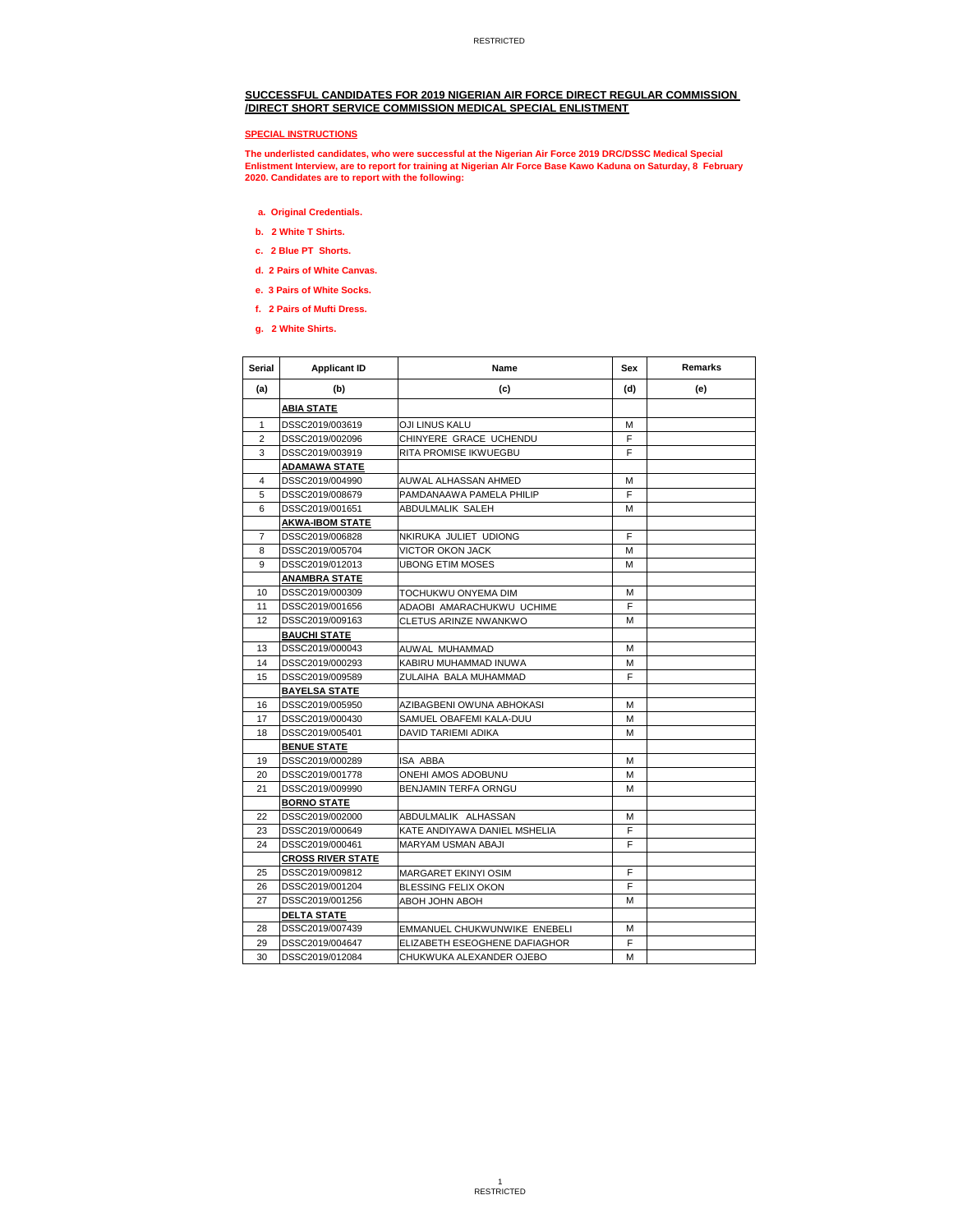| (a) | (b)                  | (c)                           | (d) | (e) |
|-----|----------------------|-------------------------------|-----|-----|
|     | <b>EBONYI STATE</b>  |                               |     |     |
| 31  | DSSC2019/000582      | NDUBUISI SAMUEL MBAM          | м   |     |
| 32  | DSSC2019/010834      | DANIEL SUNDAY CHUKWU          | М   |     |
| 33  | DSSC2019/001525      | MASCOT NNANNA MBAM            | М   |     |
|     | <b>EDO STATE</b>     |                               |     |     |
| 34  | DSSC2019/001685      | OMONO RUTH EINEH              | F   |     |
| 35  | DSSC2019/001462      | ALEXANDER AZONOBO             | М   |     |
| 36  | DSSC2019/002431      | UWOGHIREN MAXWELL TIMOTHY     | М   |     |
|     | <b>EKITI STATE</b>   |                               |     |     |
| 37  | DSSC2019/001861      | OLATOKUNBO OLAYIWOLA KOLAWOLE | М   |     |
| 38  | DSSC2019/003120      | NURUDEEN ILESANMI MUSA        | М   |     |
| 39  | DSSC2019/012487      | TEMITOPE WASIU LAWAL          | М   |     |
|     | <b>ENUGU STATE</b>   |                               |     |     |
| 40  | DSSC2019/000305      | CHIEMEZIE PHILIP EZEAMUGO     | М   |     |
| 41  | DSSC2019/004105      | <b>FRANCIS EKENE ODO</b>      | М   |     |
| 42  | DSSC2019/004817      | CHIJIOKE JUSTICE UGONNA       | М   |     |
|     | <b>FCT</b>           |                               |     |     |
| 43  | DSSC2019/000384      | SIDI ALI GAMBO                | M   |     |
| 44  | DSSC2019/002150      | ALU AKOGWU MATHIAS            | М   |     |
|     | <b>GOMBE STATE</b>   |                               |     |     |
| 45  | DSSC2019/001411      | <b>IBRAHIM USMAN IBRAHIM</b>  | м   |     |
| 46  | DSSC2019/011536      | AHMAD MUJAHEED ABDULLAHI      | М   |     |
| 47  | DSSC2019/000428      | BELLO MUHAMMAD USMAN          | М   |     |
|     | <b>IMO STATE</b>     |                               |     |     |
| 48  | DSSC2019/000215      | EZINWANNE IKEDICHI OSUJI      | М   |     |
| 49  | DSSC2019/005739      | MICHAEL OZIOMA OHANU          | М   |     |
| 50  | DSSC2019/006333      | EMMANUEL OGOCHUKWU CHINEMERE  | M   |     |
|     | <b>JIGAWA STATE</b>  |                               |     |     |
| 51  | DSSC2019/002921      | SUNUSI LADAN MUSA             | М   |     |
| 52  | DSSC2019/007893      | MUHAMMAD AL-AMIN ADAMU        | М   |     |
| 53  | DSSC2019/007337      | YAKUBU HASSAN                 | М   |     |
|     | <u>KADUNA STATE</u>  |                               |     |     |
| 54  | DSSC2019/003707      | SHEFIULLAHI GARBA             | M   |     |
| 55  | DSSC2019/003159      | ZEBOSHIA JESSE ABBAH TRUMAN   | М   |     |
| 56  | DSSC2019/001148      | ABDULLAHI ABDULSALAM          | м   |     |
|     | <b>KANO STATE</b>    |                               |     |     |
| 57  | DSSC2019/002363      | <b>BELLO GARBA RAYYAN</b>     | м   |     |
| 58  | DSSC2019/006830      | AMINU ISAH HASHIM             | М   |     |
| 59  | DSSC2019/001288      | ADAMU UMAR MAJE               | М   |     |
|     | <b>KATSINA STATE</b> |                               |     |     |
| 60  | DSSC2019/005819      | MUBARAK SA'ADANU              | М   |     |
| 61  | DSSC2019/000056      | FAISAL UMAR MOHAMMED          | М   |     |
| 62  | DSSC2019/005237      | KABIR ADAMU SALISU            | M   |     |
|     | <b>KEBBI STATE</b>   |                               |     |     |
| 63  | DSSC2019/001698      | MUSLIM MUHAMMAD SANI          | М   |     |
| 64  | DSSC2019/011460      | ALIYU UMAR ALIYU              | М   |     |
| 65  | DSSC2019/000057      | YUSUF SAMAILA                 | М   |     |
|     | <b>KOGI STATE</b>    |                               |     |     |
| 66  | DSSC2019/012018      | DAVID OJONIMI AMODU           | М   |     |
| 67  | DSSC2019/002570      | UMMUH OIZA MOHAMMED           | F   |     |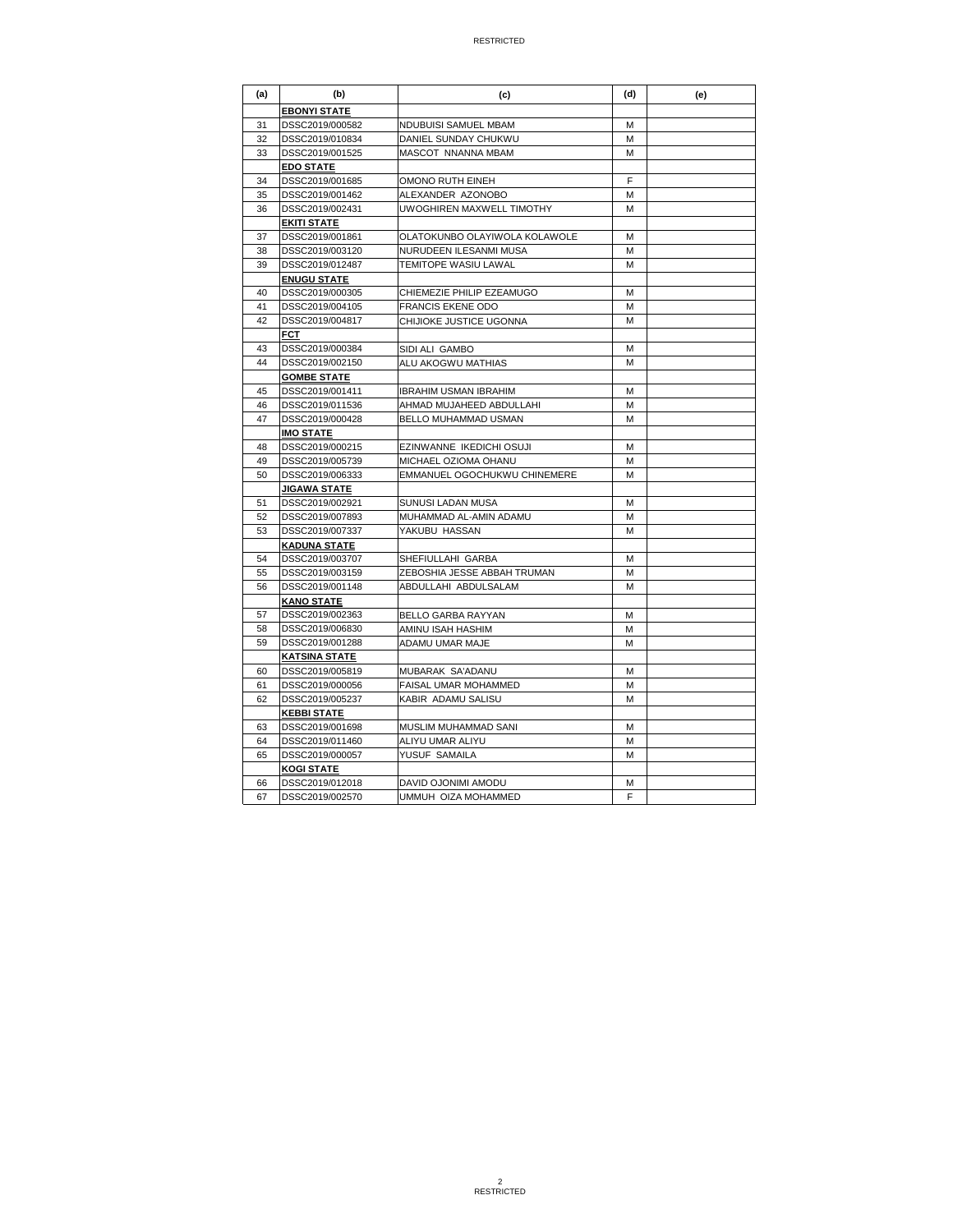| (a) | (b)                   | (c)                              | (d) | (e) |
|-----|-----------------------|----------------------------------|-----|-----|
| 68  | DSSC2019/007029       | ABDULKARIM ABUBAKAR              | М   |     |
|     | <b>KWARA STATE</b>    |                                  |     |     |
| 69  | DSSC2019/000118       | HABEEBULLAHI AYODEJI ALADE       | M   |     |
| 70  | DSSC2019/001326       | MUSA ALFA HALLEED                | М   |     |
| 71  | DSSC2019/006967       | RILWAN AJAO SALAMI               | M   |     |
|     | <b>LAGOS STATE</b>    |                                  |     |     |
| 72  | DSSC2019/011143       | TAIWO HASSANATU ADERANTI         | F   |     |
| 73  | DSSC2019/003148       | SYLVESTER ONOJA MATTHEW          | М   |     |
| 74  | DSSC2019/000341       | <b>LEKAN JUNIOR MUSTAPHA</b>     | М   |     |
|     | <b>NASARAWA STATE</b> |                                  |     |     |
| 75  | DSSC2019/010656       | FAUZIYA-BASHIR OWANU LAWAL       | F   |     |
| 76  | DSSC2019/011842       | GODFREY TAVERSHIMA BAAKI         | М   |     |
| 77  | DSSC2019/011749       | SALIHU EHASE JIBRIN              | м   |     |
|     | <b>NIGER STATE</b>    |                                  |     |     |
| 78  | DSSC2019/000824       | ADAM YUSUF SULAIMAN              | М   |     |
| 79  | DSSC2019/010712       | MICAH KOLO                       | М   |     |
| 80  | DSSC2019/000806       | ABDULAZIZ ABUBAKAR               | М   |     |
|     | <b>OGUN STATE</b>     |                                  |     |     |
| 81  | DSSC2019/004068       | KAZEEM OLALEKAN BANKOLE          | М   |     |
| 82  | DSSC2019/006739       | OLUWASEYI ABRAHAM ADEOGUN        | M   |     |
| 83  | DSSC2019/003664       | <b>ADENIYI AZEEZ FATAI</b>       | M   |     |
|     | <b>ONDO STATE</b>     |                                  |     |     |
| 84  | DSSC2019/000443       | YEMISI DEBORAH OLUWAFEMI         | F   |     |
| 85  | DSSC2019/002217       | <b>OLANIKE HELLEN AKINTELURE</b> | F   |     |
| 86  | DSSC2019/004610       | PEREKIMI SAMUEL AMULUKU          | М   |     |
|     | <u>OSUN STATE</u>     |                                  |     |     |
| 87  | DSSC2019/000075       | AHMED OLODO                      | М   |     |
| 88  | DSSC2019/005342       | TAOFEEQAT AJAO SULAIMAN          | F   |     |
| 89  | DSSC2019/000119       | <b>BABAJIDE ADEYEMI MARTINS</b>  | м   |     |
|     | <u>OYO STATE</u>      |                                  |     |     |
| 90  | DSSC2019/002282       | ADEOLA AMINAT TORIOLA            | F   |     |
| 91  | DSSC2019/001296       | KARIMAT OYINDAMOLA OLABAMIJI     | F   |     |
| 92  | DSSC2019/009922       | TOLUWALOPE ADESHOKAN             | F   |     |
|     | <b>PLATEAU STATE</b>  |                                  |     |     |
| 94  | DSSC2019/001864       | TINA NANRE NIMZING               | F   |     |
| 95  | DSSC2019/009946       | USMAN LAWAN ABDULHAMID           | м   |     |
| 96  | DSSC2019/001836       | ABDULSAMAD HARUNA LAWAN          | M   |     |
|     | <b>RIVERS STATE</b>   |                                  |     |     |
| 96  | DSSC2019/000211       | TIMI HART OWONTE                 | M   |     |
| 97  | DSSC2019/003627       | CHRIS SOMBA                      | М   |     |
| 98  | DSSC2019/000361       | JUSTINA UGOCHI PROMISE-LETON     | F   |     |
|     | <b>SOKOTO STATE</b>   |                                  |     |     |
| 99  | DSSC2019/001081       | <b>BASHIR UMAR</b>               | М   |     |
| 100 | DSSC2019/004216       | RUFA'I HAMZA                     | М   |     |
| 101 | DSSC2019/006105       | UMAR MIKAILU                     | М   |     |
|     | <b>TARABA STATE</b>   |                                  |     |     |
| 102 | DSSC2019/000819       | BAKARI SHADRACH KAKKIKA          | М   |     |
| 103 | DSSC2019/002464       | <b>MOSES GANI ZAKARIAH</b>       | М   |     |
| 104 | DSSC2019/007894       | ABDULLAHI TUMU AHMED             | м   |     |